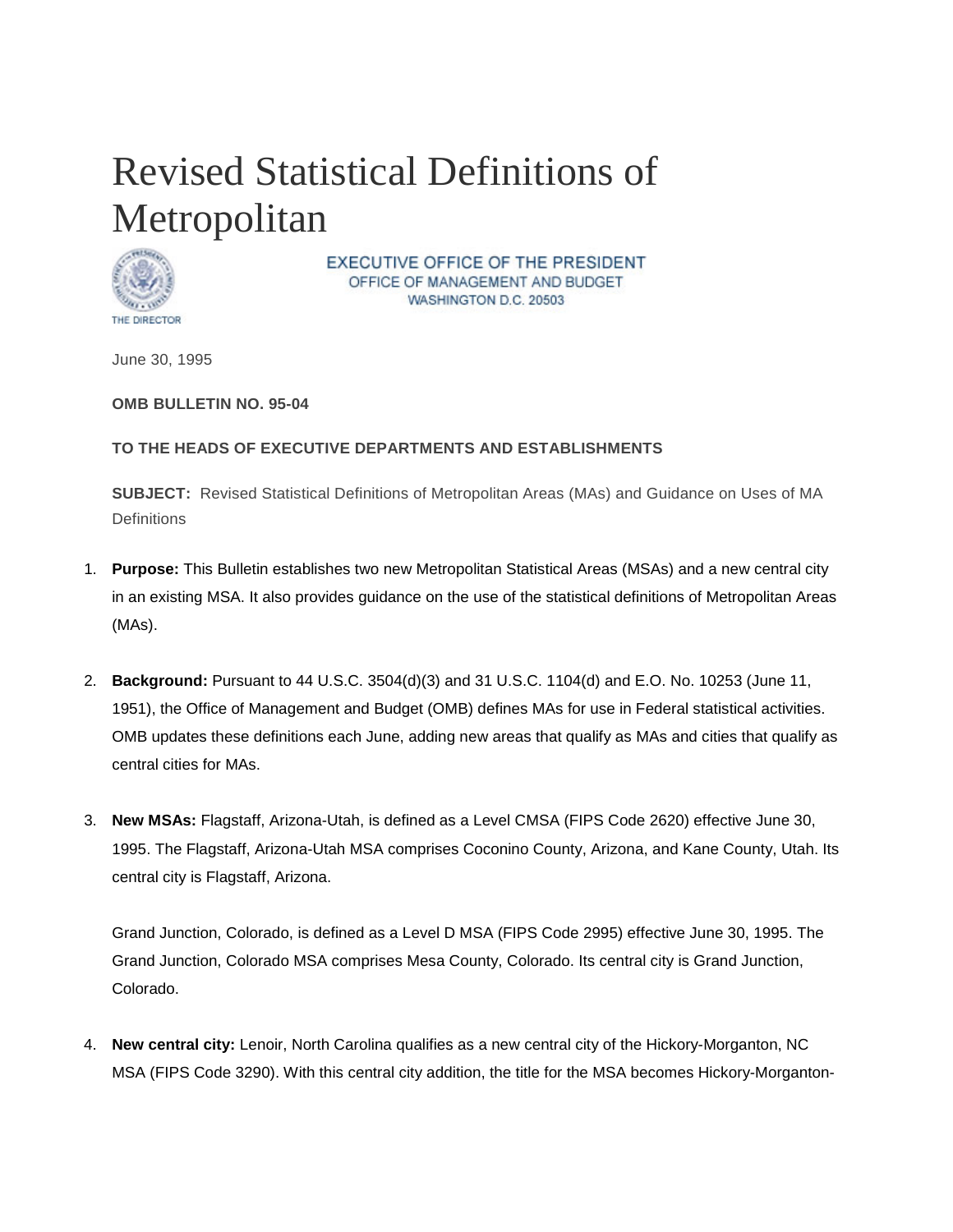Lenoir, NC MSA.

- 5. **Metropolitan Areas:** This Bulletin gives the definitions of all MAs in the United States and Puerto Rico, based on the standards published on March 30, 1990, in the Federal Register (55 FR 12154-12160), the 1990 Decennial Census data, and 1992 and 1994 Census Bureau population estimates. A total of 256 Metropolitan Statistical Areas (MSAs) are recognized. There are 19 Consolidated Metropolitan Statistical Areas (CMSAs), consisting of 76 Primary Metropolitan Statistical Areas (PMSAs). List I provides titles and definitions of all MSAs; List II presents similar information for CMSAs and PMSAs. List III identifies the MSAs, CMSAs, and PMSAs of each State. List IV provides titles and definitions for the New England County Metropolitan Areas (NECMAs). MSAs, PMSAs, and NECMAs are categorized by their 1990 population size, as follows:
	- Level A -- Areas of 1 million or more
	- Level B -- Areas of 250,000 to 999,999
	- Level C -- Areas of 100,000 to 249,999
	- Level D -- Areas of less than 100,000
- 6. **Uses of Metropolitan Area Definitions:** All agencies that conduct statistical activities to collect and publish data for MAs should use the most recent definitions of MAs established by OMB.

OMB establishes and maintains the definitions of the MAs solely for statistical purposes. In periodically reviewing and revising the MA definitions, OMB does not take into account or attempt to anticipate any nonstatistical uses that may be made of the definitions, nor will OMB modify the definitions to meet the requirements of any nonstatistical program.

We recognize that some legislation specifies the use of metropolitan areas for programmatic purposes, including allocating Federal funds. For example, as called for by the Social Security Act, 42 U.S.C. 1882(d)(2), the Health Care Financing Administration uses MAs to define labor market areas and gather hospital wage data that are used in developing a hospital wage index for the labor related portion of a hospital's standardized Medicare payment. We will continue to work with the Congress to clarify the foundations of the metropolitan area definitions and the resultant, often unintended consequences of their use for nonstatistical purposes.

In cases where there is no statutory requirement and an agency elects to use the MA definitions in a nonstatistical program, it is the sponsoring agency's responsibility to ensure that the definitions are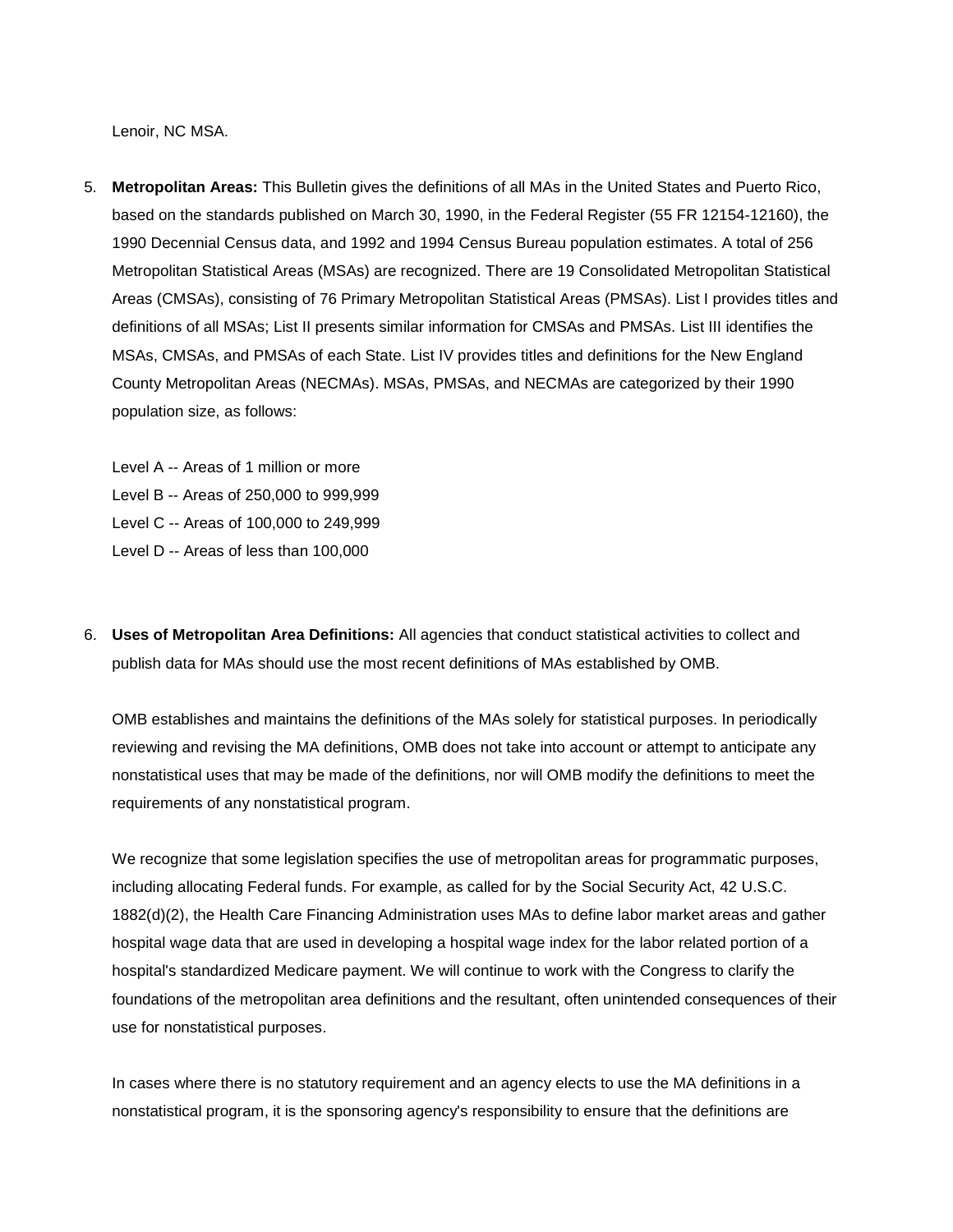appropriate for such use. When an agency is publishing for comment a proposed regulation that would use the MA definitions for a nonstatistical purpose, the agency should seek public comment on the proposed use of the MA definitions. Please refer to M-94-22 on Use of Metropolitan Area Definitions issued by OMB on May 5, 1994, for further information.

- 7. **List of Metropolitan Area Definitions:** Copies of the list of Metropolitan Areas as of June 30, 1995, are available from the National Technical Information Service (NTIS), Document Sales, 5205 Port Royal Road, Springfield, VA 22161 (703-487-4650) (Accession Number PB95-208880). This list is also available through NTIS in electronic form (Wordperfect 5.1) (Accession Number PB95-503371).
- 8. **Inquiries:** Inquiries concerning MA standards and the statistical uses of MA definitions should be directed to Maria E. Gonzalez (202-395-7313).

Alice M. Rivlin **Director** 

## Metropolitan Areas 1995

**METROPOLITAN AREAS 1995 LISTS I-IV Statistical Policy Office Office of Management and Budget Attachments to OMB Bulletin No. 95-04**

## **INTRODUCTION**

The Office of Management and Budget (OMB) defines metropolitan areas (MAs) following the official standards published in the Federal Register (55 FR 12154-12160) on March 30, 1990. MAs comprise metropolitan statistical areas (MSAs), consolidated metropolitan statistical areas (CMSAs), and primary metropolitan statistical areas (PMSAs). These areas are defined in terms of entire counties, except in the six New England States where they are defined in terms of cities and towns. New England county metropolitan areas (NECMAs) are an alternative set of county-based areas defined for New England states.